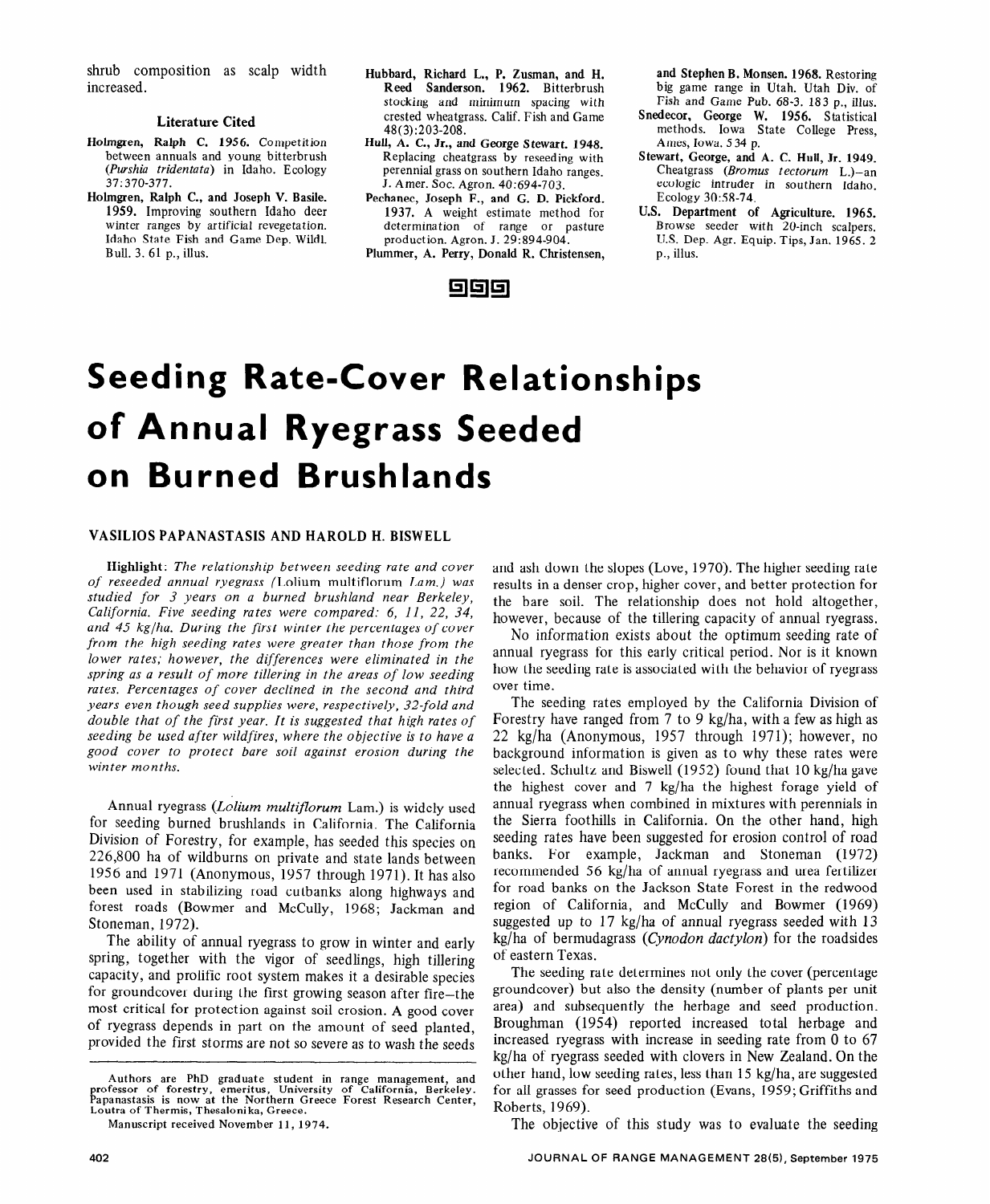rate-cover relationships of annual ryegrass seeded on a burned brushland and describe its behavior over a 3-year period.

#### Materials and Methods

In November, 1970, a factorial experiment in a randomized-block design (Hicks, 1964) was established on a wildfire-burned brushland in the hills near Berkeley, Calif. The fire occurred in September, 1970, and swept through brush vegetation, mainly coyote brush (Bacchavis *pilularis).* Factors of the experiment were seeding rate and aspect. The seeding rates used were 5.6, 11.2, 22.4, 33.6, and 44.8 kg/ha (5, 10, 20, 30, and 40 lb/acre), and are reported here as 6, 11, 22, 34, and 45 kg/ha. The aspects were northwest and south exposures. The rates were completely randomized in blocks and were replicated once in each aspect, giving a total of 20 plots,  $2 \times 2$  meters each.

Density and cover were measured for three growing seasons. In the first, measurements were taken every 2 weeks; in the second and third seasons, density was measured at the beginning of each season, soon after germination, and cover was measured at the end of each season.

Density was measured at the first sampling date (December 3 1, 1970) by taking 10 one-square-decimeter quadrats for one-square-meter plot and counting the number of seedlings. This technique was meaningless in the subsequent dates, however, because the seedlings had started to tiller. For this reason, the sampling was continued by counting the number of tillers per individual plant. In the second and third years, density was measured by using the square-inch quadrat (Heady, 1958) and taking four quadrats per plot.

Throughout the experiment, cover was measured with the point frame, by taking 50 points per plot. Analysis of variance was used to test the hypotheses of homogeneity of means. Whenever necessary, a multiple-comparisons test was run by means of the studentized range (Q-test). All tests were done at the 0.05 level of significance.

#### **Density**

# Results

Density at the beginning of the season for the first year is given in Table 1. The number of seedlings per square meter ranged from 180 to 2,070, respectively, for the lowest and highest rates of seeding. Analysis of variance gave significant differences among seeding rates but not between aspects. Q-tests showed significant differences among all seeding rates except those between 6 and 11, and 11 and 22 kg/ha, which means that significantly different populations of seedlings came from the 22 kg/ha rate and above.

Taking into account that 366 seeds were found in a gram, and that an average 2.38  $\text{gm/m}^2$  were planted, a total of 873 seeds was planted per square meter. That number, compared with the mean total seedlings (870) shows germination of almost 100%.

In the later dates of the first growing season, the number of tillers per plant were counted. The means per seeding rate, aspect, and date averaged over the north and south aspects are shown in Figure 1. The number of tillers per plant ranged from one, on the first date, to 43 on the latest. Tillering was higher



Fig. 1. *Time change in number of tillers per plant for the five seeding rates (kg/ha).* 

and faster with the low rates and on the south aspect than with the high rates on the north aspect. The seedlings at all seeding rates started as individual plants, i.e., without tillers, but by the middle of January, significant differences were apparent among rates and also between aspects.

The significant differences in the number of tillers per plant among the seeding rates were maintained until the end of the season. Q-tests, however, showed that the differences were of different origins as the season progressed. Tillering at the 6 kg/ha rate remained significantly different from all other rates at all nine sampling dates with the exception, at times, of rate 11. The 11 kg/ha rate continuously maintained significant differences with rates 34 and 45. The significant differences among the remaining dates, however, disappeared with the beginning of the rapid spring growth, as did the differences between the two aspects.

The second growing season started with a tremendous number of seedlings (Table 1-Dec. 30, 1971). The count was 28,400 seedlings per square meter, as compared with 870 seedlings in the first year. By the same logic as that applied to the first year, and assuming 366 seeds per gram, with 100% germination, this high population of seedlings must have come from a seeding rate of 776 kg/ha. This shows how large the seed yield was at the end of the first season, and the actual amount was even greater but seeds were lost through predation or other causes during the dormant period. Analysis of variance showed no significant differences among seeding rates this second year, but between aspects more seedlings were found on the south than on the north.

The third growing season showed a tremendous drop in the number of seedlings (1,810 per square meter) compared with the year before (Table 1-Dec., 1972). Again using the same logic as before we find the seeding rate must have been at least 49 kg/ha. Finally, no significant differences were obtained among rates or aspects.

Table 1. Means of ryegrass density (thousands seedlings/ $m<sup>2</sup>$ ) at the beginning of the season over a 3-year period.

| _________<br>Date |       | Seeding rate (kg/ha) | Aspect     |       |       |       |       |
|-------------------|-------|----------------------|------------|-------|-------|-------|-------|
|                   |       |                      | <u> 22</u> |       | 42    | North | South |
| Dec. 31, 1970     | 0.21  | 0.45                 | 0.68       | 1.30  | 1.72  | 0.85  | 0.88  |
| Dec. 30, 1971     | 30.04 | 30.61                | 26.54      | 27.42 | 27.31 | 19.61 | 2722  |
| Dec. 29, 1972     | 1.05  | 2.62                 | 1.05       | 1.55  | 2.81  | 2.09  | ں سد  |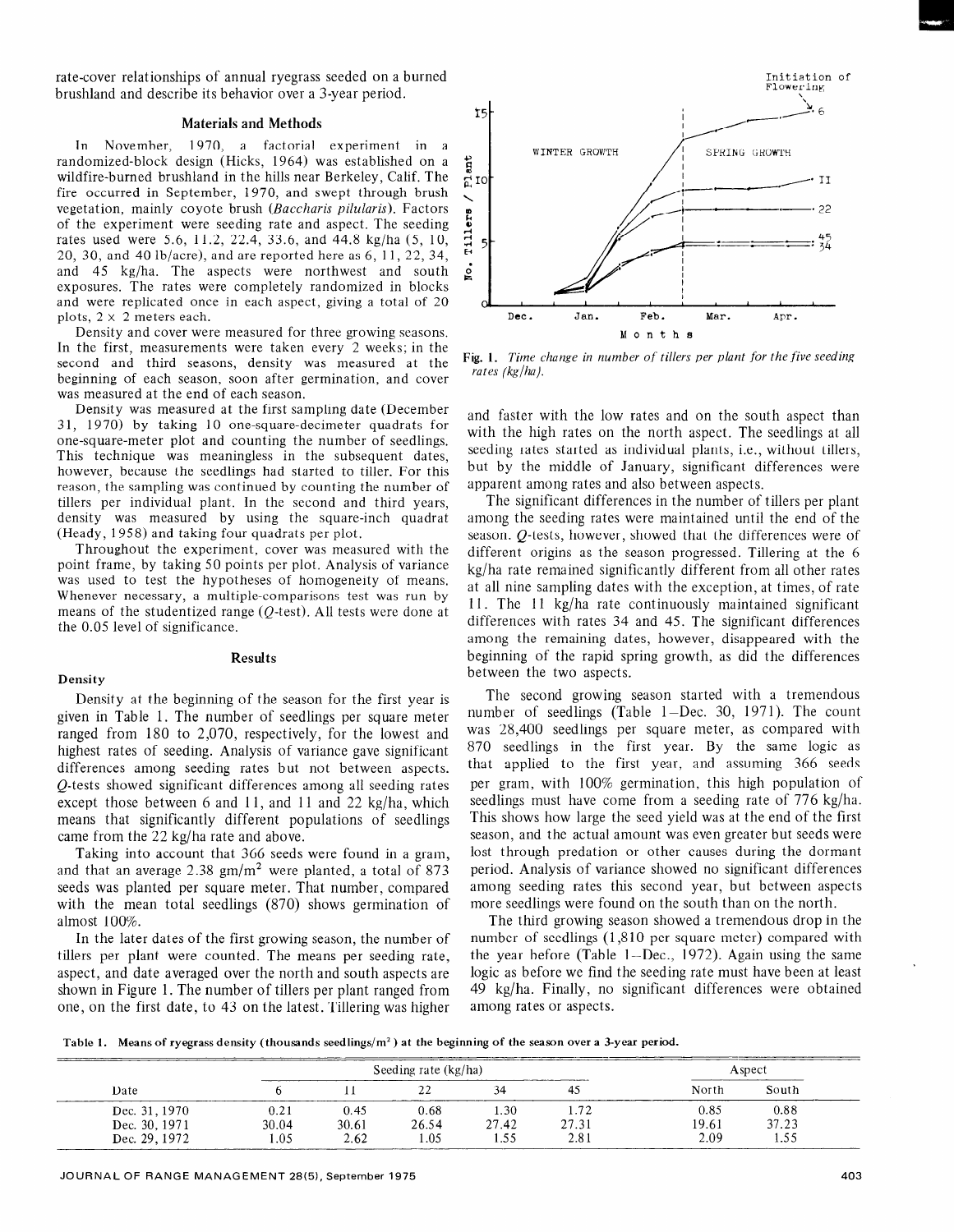

Fig. 2. *Time change of ryegrass cover for the five seeding rates (kg/ha).* 

## **Cover**

The results of ryegrass cover for the first growing season are shown in Figure 2. Because of the different density, the five seeding rates started with a different cover at the beginning of the season, the low rates having less cover than the high ones. The cover immediately began to increase rapidly, but with a different speed for each seeding rate, until the middle of March, the last date to show significant differences among rates.

The high rates of 22, 34, and 45 kg/ha maintained significant differences in cover from that of rate 6 throughout the winter period (until the end of February). Rate 11 differed significantly from rate 34 by the middle of January, and from rate 45 by the middle of February.

For the aspects, the original significant differences disappeared in February, but reappeared in March.

The ryegrass cover at the end of the second growing season is shown in Table 2 (May 21, 1972). Compared with the first season (April 24, 1971) the cover had decreased tremendously from 94.3% to 3.0% on the average. No significant differences were found among rates nor between aspects.

#### Rainfall and Temperatures

Weather data were taken from a nearby station located on the Berkeley campus.

For the months September to May, the precipitation varied greatly in the 3 years. It was about normal the first year (575 mm); down to 311 mm in the second year, which is 239 mm below normal; and 939 mm in the third season, which is 389 mm above normal. Judging from the amount of rainfall, the growing season started in late October the first year, mid-November the second year, and early October the third year.

The distribution of rainfall varied. November had the highest rain in the first year, December in the second, and January in the third. In the first year, about 70% of the total rainfall for the 9 months from September to May fell in the 2 months of November and December. Those same months received about 50% of the rainfall in the second year and less than 30% in the third year.

Temperatures did not differ very much among years although the third year was colder than the other two in the winter months.

#### **Discussion**

The relationships between density and herbage yield and density and seed yield have been extensively studied, but are still not fully understood (Donald, 1963). Studies of the relationship between density and leaf area index have also been made, but the literature gives little information about the relationship between density and cover.This is not surprising, because all the above-mentioned studies have been carried out in agronomic environments where cover, an important ecological attribute, has no practical meaning.

The following points have come out of this study:

1. The number of seedlings emerged after seeding in the first year was linearly related to the number of seeds planted. Elsewhere (Papanastasis, 1973), this linear regression is reported to be:  $\hat{Y}$  = 40.11 + 43.74 X with X being the seeding rate (kg/ha) and  $\hat{Y}$  the number of seedlings per square meter, and with a correlation coefficient of 0.96. The same was found by Brougham (1954) with the short-rotation ryegrass *(Lolium perenne*  $\times$  *L. multiflorum*) at even higher seeding rates (up to 67 kg/ha).

2. Tillering started earlier and was faster with the low seeding rates  $(6, 11 \text{ kg/ha})$  than with the high ones  $(22, 34, 45)$ kg/ha). As the period of rapid spring growth (in terms of leaf expansion and shoot elongation) approached, the plants from low seeding rates continued tillering, but at a slower rate until the flowering stage; while those from the high seeding rates kept their numbers constant for the rest of the season (Fig. 1). The high rate of tillering in the plants from the low rates of seeding can be attributed to more available light. On the other hand, light might have been limited right after germination in the high-density seedings (Donald, 1963). Furthermore, the higher rate of tillering in the winter period can be attributed to the low temperatures, which favor tiller production (Williams, 1970).

3. Cover followed a pattern similar to that of tiller production (Fig. 2). The low rates (6, 11) started with a lower cover than the high ones (34, 45), with rate 22 being intermediate. Rate 6 continued to produce less cover than rates 22, 34, and 45 until the end of the winter growth, while

Table 2. Means **of** ryegrass cover (%) **at the end of the season for a 3-year period.** 

|               |      | Seeding rate $(kg/ha)$ | Aspect   |      |      |       |       |
|---------------|------|------------------------|----------|------|------|-------|-------|
| Date          |      |                        | າາ<br>44 | 34   | 45   | North | South |
| Apr. 24, 1971 | 90.5 | 95.0                   | 97.5     | 92.5 | 96.0 | 100.0 | 88.6  |
| May 21, 1972  | 4.5  | 4.0                    | 3.5      | 1.0  | 2.0  | 2.4   | 3.6   |
| May 13, 1973  | 11.0 | 19.5                   | 20.5     | 23.0 | 24.0 | 22.5  | 16.6  |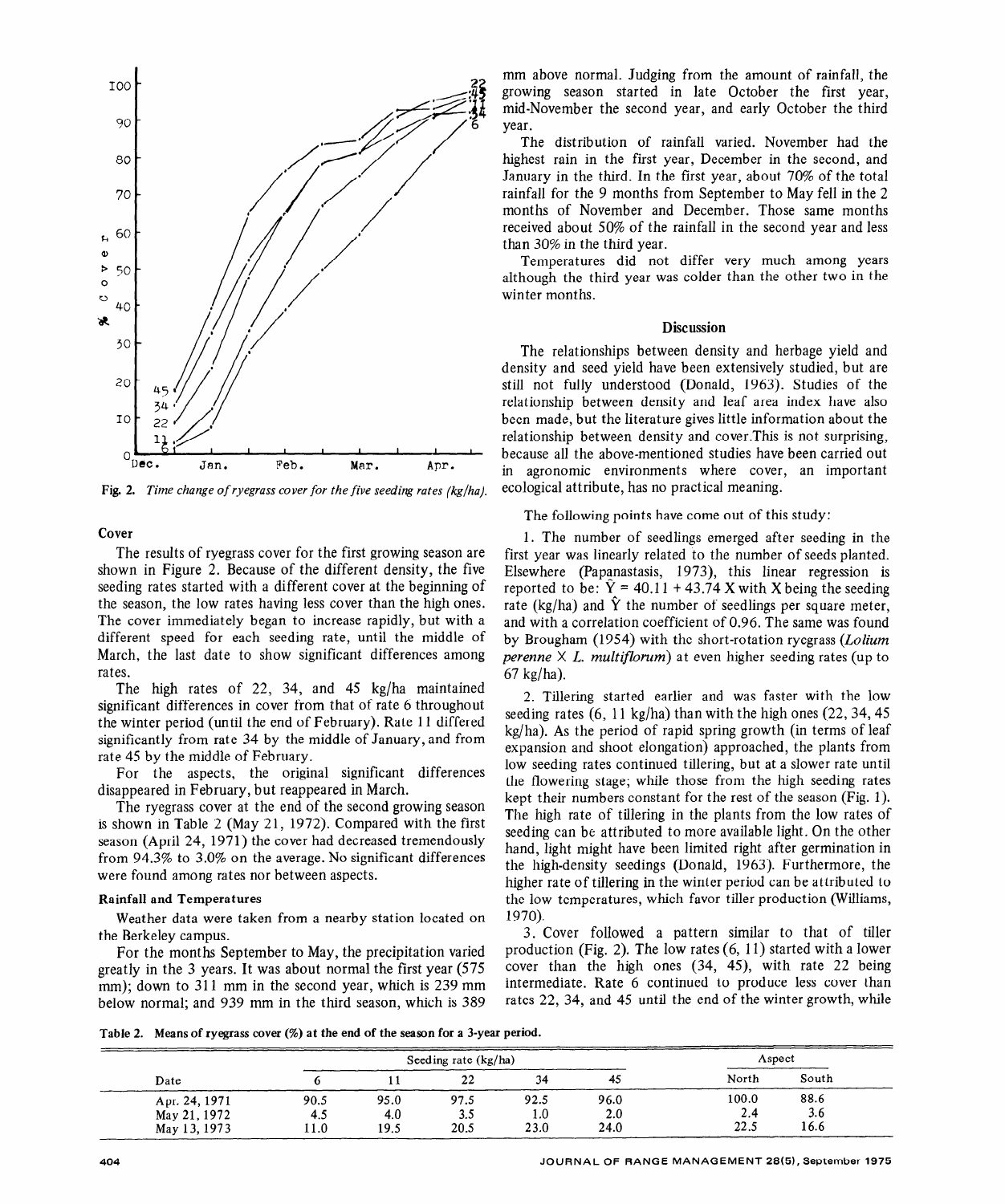

Fig. 3. *Relationship between number of tillers per plant and percent cover of ryegrass for the five seeding rates (kg/ha).* 

rate 11 made the same cover with the high rates 1 month earlier than did rate 6.

4. While cover depends on the number of tillers, their size or vegetative stage is important, too. Figure 3 shows the relationship between number of tillers per plant and cover. It is apparent that the same cover was reached under the different seeding rates at different times despite the different rates of tillering. This clearly shows that the number of plants (density) is much more important for a higher cover than is the number of tillers at least for the early part of the growing season.

5. It is well documented that the herbage yield of a grass crop increases as density increases, and that maximum yield is reached at moderate densities and remains constant thereafter at a value determined by environmental factors. On the other hand, the maximum seed yield is also reached at moderate densities, but yield declines as density further increases (Donald, 1963). The results of this experiment show that tillering is independent of density at the emergence stage, and



*Fig. 4. Relationship between seeding rate (kg/ha) and number of tillers per plant.* 



Fig. 5. *Relatianship between seeding rate (kg/ha) and percent of cover of ryegrass.* 

decreases linearly as density increases during the slow winter growth; the relationship then becomes exponential with the initiation of rapid spring growth (Fig. 4). The cover increases linearly as density increases during winter growth, but the relationship becomes asymptotic during the fast-growth period, and reaches a ceiling value (not more than 100%) determined by the environment (Fig. 5).

6. Figure 6 shows the relationship between precipitation for the nine months, September to May, and density and cover for three growing seasons. It is apparent that: (a) no intimate relationship seems to hold between cover and amount of rainfall; (b) density at the beginning of the season was highest the second year and lowest the first; and (c) cover of ryegrass at the end of the season was highest in the first year and lowest in the second, thus showing a decline through time, although not linear.



*Fig. 6. Time change in precipitation (inches), density (thousands of seedlings/m2) in the beginning of the season and percentage of ryegrass and native cover at the end of the season.*